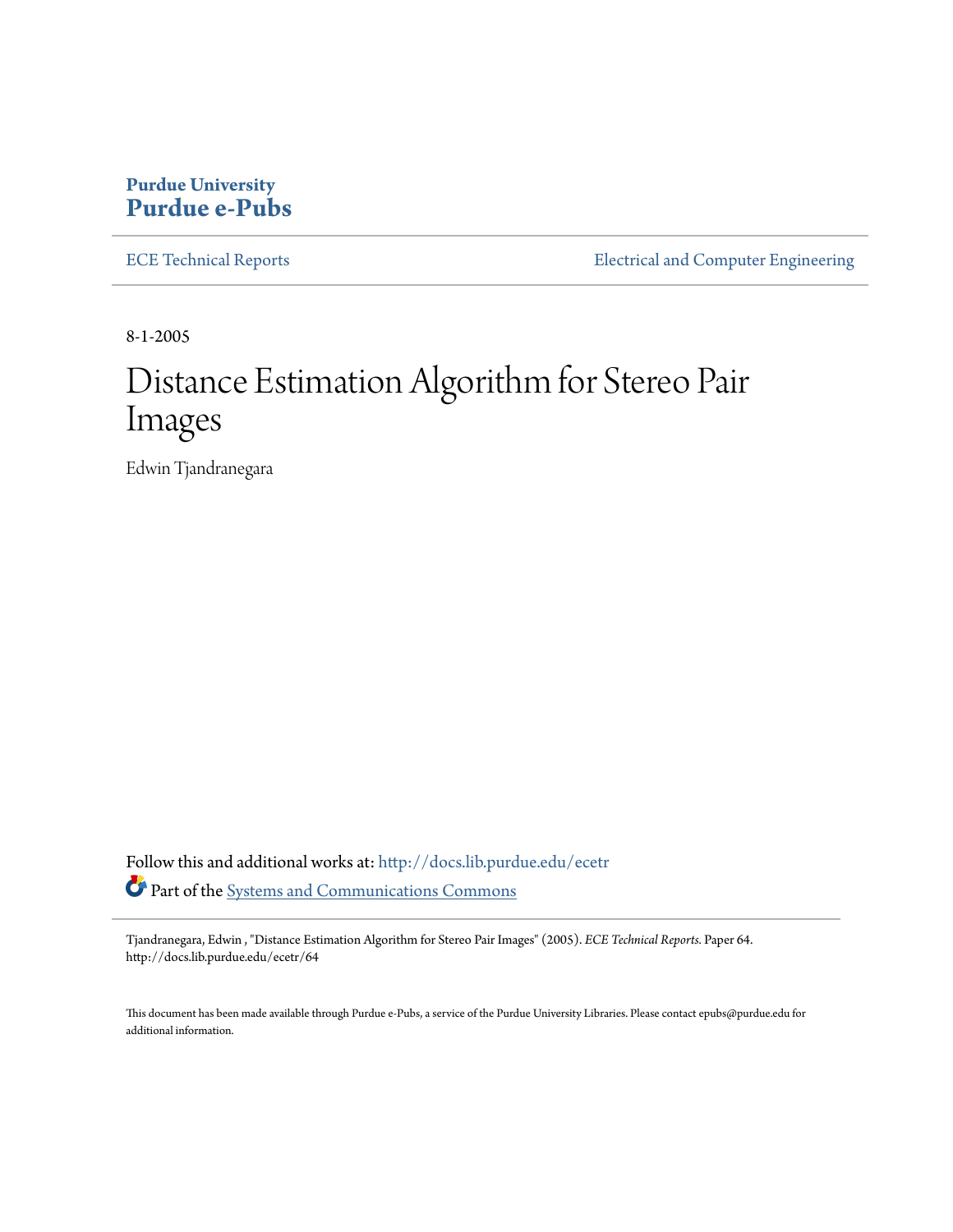## DISTANCE ESTIMATION ALGORITHM FOR STEREO PAIR IMAGES

EDWIN TJANDRANEGARA YUNG-HSIANG LU

TR-ECE – 05-10 AUGUST 2005



SCHOOL OF ELECTRICAL AND COMPUTER ENGINEERING PURDUE UNIVERSITY WEST LAFAYETTE, IN 47907-2035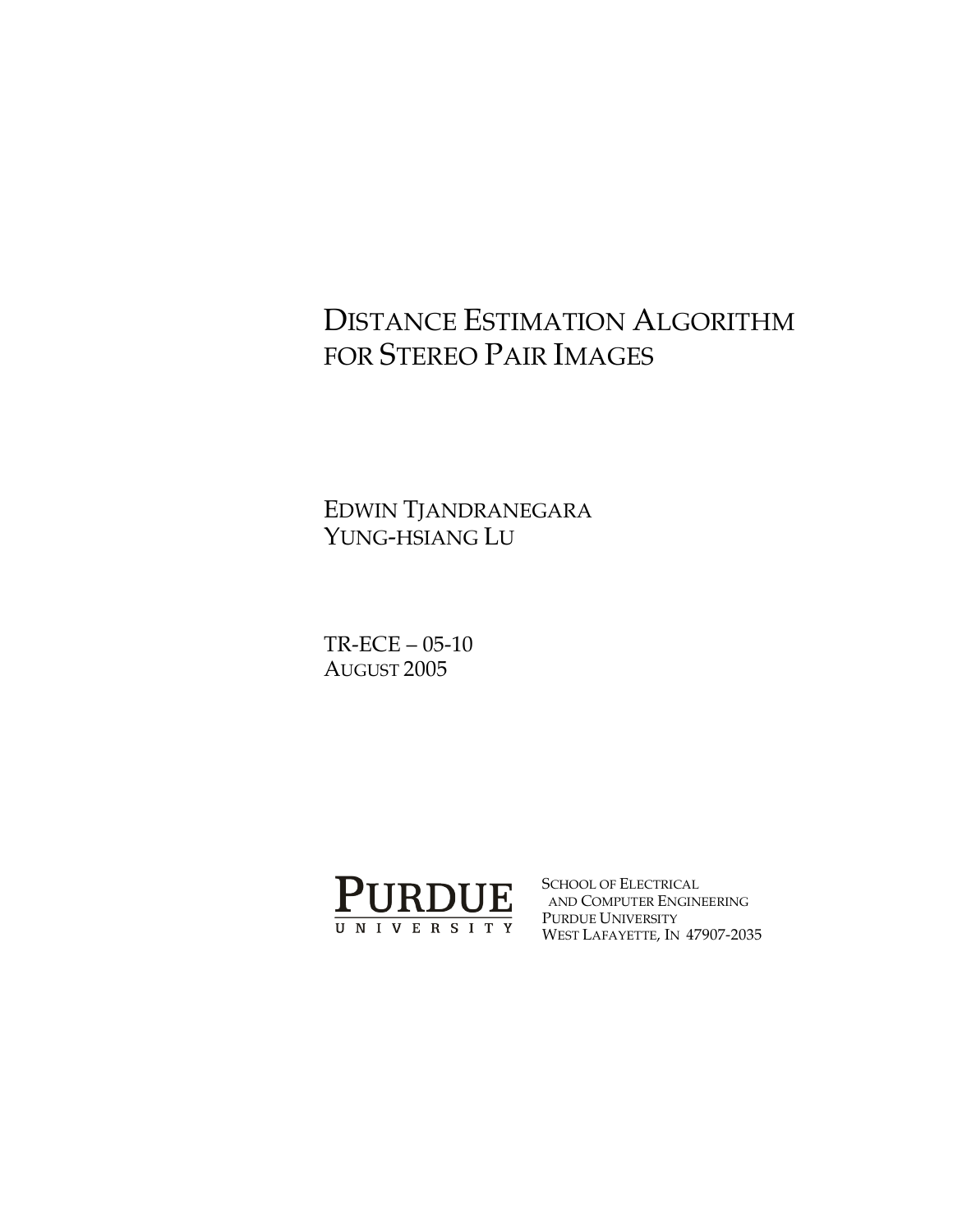## Distance Estimation Algorithm for Stereo Pair Images

Edwin Tjandranegara School of Electrical and Computer Engineering, Purdue University tjandran@ecn.purdue.edu

#### Abstract

Various algorithms have been proposed for estimating camera distance from objects in digital stereo pair videos and images. Existing algorithms assume that digital images were taken with pan and tilt cameras or assume that the angles between the cameras and the object are known. The algorithm that we are proposing has the ability to calculate distance from the camera plane to the object plane, where the cameras do not have the ability to pan and tilt nor the angles between the cameras and the object are known beforehand.

#### 1 Introduction

Camera distance estimation from objects in images has been a versatile area for computer vision and image processing researchers. Different algorithms exist to calculate distance between the camera and the object from digital images and videos. These methods depend on the knowledge of the angle between the cameras and the object, therefore limiting the application of such algorithms. Existing algorithms utilize methods such as pan and tilt or laser rangers to measure the angles. This limits the ability of the algorithm to the object that the cameras or laser are currently focused on.

The purpose of this paper is to present a different approach to camera distance estimation from objects in digital images taken with stereo pair cameras. The method that we are proposing does not depend on the knowledge of the angle between the cameras and the object. Therefore this method can be applied to stereo pair images taken with generic digital cameras and eliminate the need for expensive laser rangers.

#### 2 Camera Model and Assumptions

The pinhole camera model is assumed for our algorithm. This model allows for more simplistic calculation of camera properties such as angle of view. We are also assuming a perfect lens model to simplify the calculation related to the digital image produced by the camera. Our method of distance calculation relies on the notion that if the size of an object,  $h_O$ , is changed by  $\delta$  in one direction  $(h_O' = h_O + \delta$ , where  $h_O'$ is the new size of the object), then the size of the image,  $h_I$ , is also changed by a function of  $\delta (h_I) = h_I +$  $f(\delta)$ , where  $h_I$  is the new size of the image). Equation (1) shows that the image size is determined by the focal length f of the lens and the distance of the lens from the object  $R$ .

$$
h_I = h_O \times \frac{f}{R - f}, R > f \tag{1}
$$

If we increase the size of the object by  $\delta$  and keep the object at the same distance from the lens, then the size of the image becomes:

$$
h'_I = h_I + \delta \times \frac{f}{R - f}, R > f \tag{2}
$$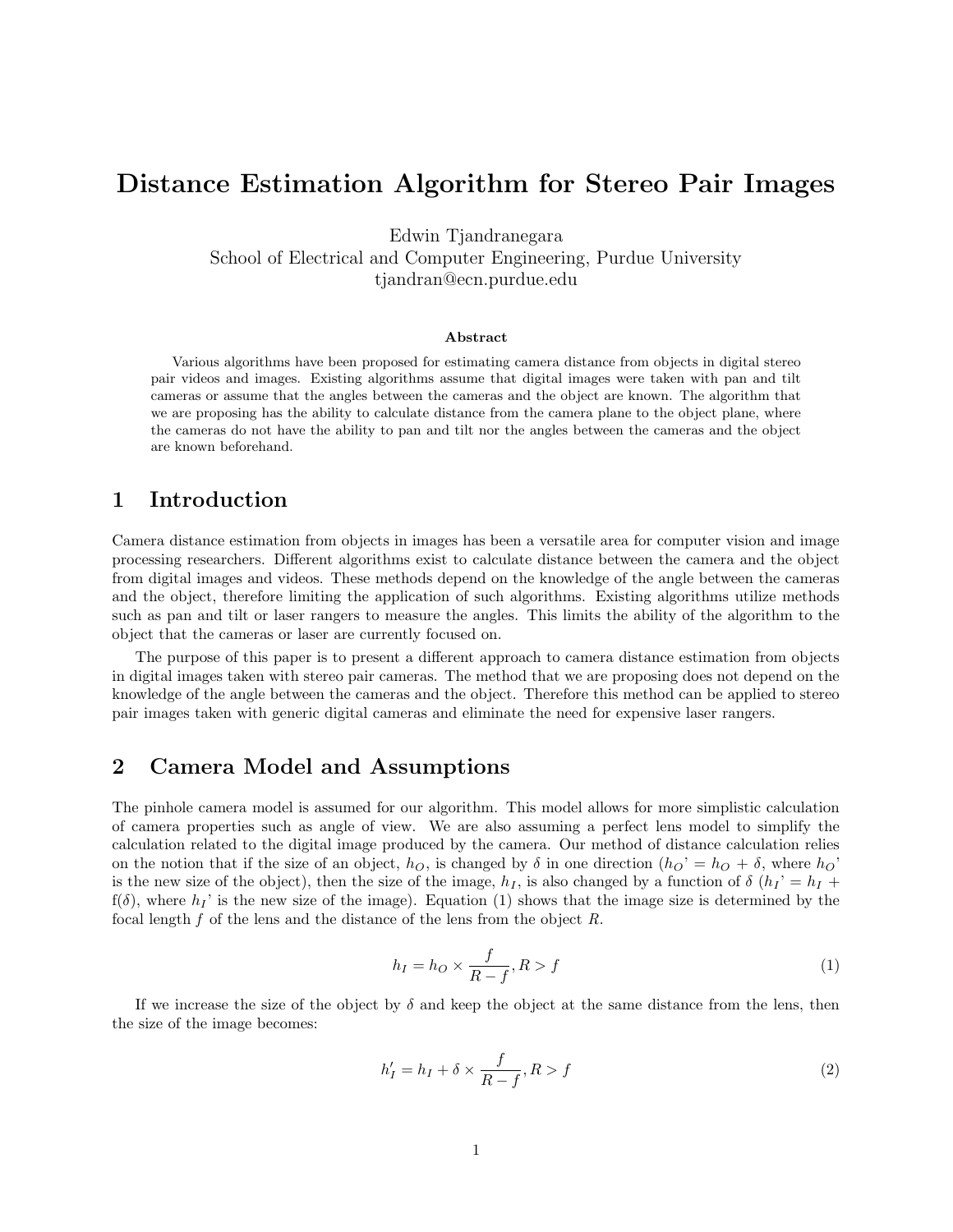

Figure 1: Lens and Object Magnification

When we keep the object at the same distance,  $\frac{f}{R-f}$  is a constant and therefore the change in size of an object will cause a linear change in the size of the image. Therefore, the conversion from pixel difference to actual distance in meter or feet is governed by a linear relationship.

Before using our method, digital image processing algorithms need to be applied to the stereo pair images to find a spatial point in the two images. This spatial point is the pixel that is present in both images of the object and describes the same point on the real object. The pixel coordinates of the spatial point will then be used for distance calculation in our method and from this point forward will be referred to as "common pixel". Our method also requires that the distance between the cameras is known.

#### 3 Distance Estimation Algorithm

Our method requires the knowledge of the half angle of view of the cameras. This is because our algorithm needs to know how big of an angle does the digital images taken with the camera represent. The half angle of view  $(\theta)$  of a camera is given by:

$$
\theta = \tan^{-1}\left(\frac{D}{2f}\right) \tag{3}
$$

where  $D$  is the diameter of the camera's field stop and  $f$  is the focal length of the camera.

Our algorithm recognizes three different cases for distance estimation. These cases are: when the object is between two cameras, the object is either in the left or right of both cameras, and when the object is exactly in front of one of the cameras. The distinction is needed because each case requires a different geometrical approach hence resulting in different sets of formulas for each case.

#### 3.1 Distance estimation for an object located between two cameras

One case for the distance estimation is when the object is located between the two cameras. This condition happens when the common pixel's coordinates in the stereo pair images is located in the right half of the left camera's image and in the left half of the right camera's image.

As explained in the previous section, conversion from pixel difference to actual distance in meter or feet is governed by a linear relationship. If we take  $\rho$  as the conversion factor from pixels to actual distance, thus, as seen in figure 2, for the left camera we can obtain the following relationships: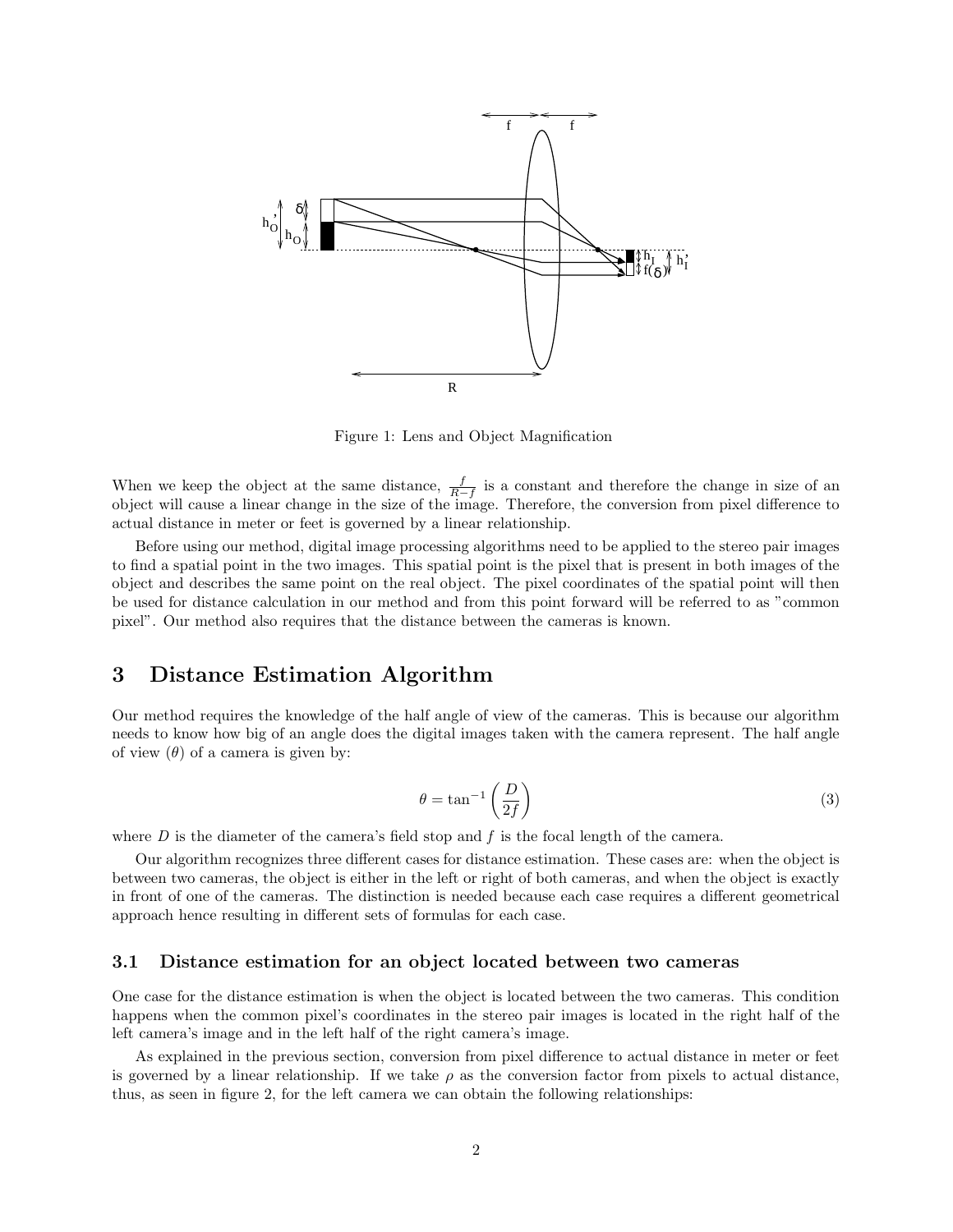

Figure 2: Geometry of an object between two cameras

$$
\tan \theta_1 = \frac{pix_1/2 \times \rho_1}{R} \tag{4}
$$

and

$$
\tan \alpha_1 = \frac{(P_1 - \pi i x_1/2) \times \rho_1}{R} \tag{5}
$$

where  $P_1$  is the coordinate of the common pixel in the left camera's image and  $pix_1/2$  is the total number of pixels in the left camera's image divided by two. We do not need to know what is the conversion factor  $\rho_1$  because if we equate both equations,  $\rho_1$  will be canceled. All that is needed to be known is just the coordinates of the common pixel and the total number of pixels in the image. Therefore deriving from equations (4) and (5), the angle  $\alpha_1$  in figure 2 can be calculated using the following equation:

$$
\alpha_1 = \tan^{-1}\left(\frac{P_1 - \text{pix}_1/2}{\text{pix}_1/2} \times \tan \theta_1\right) \tag{6}
$$

Similarly, the angle  $\alpha_2$  can be calculated using the following equation:

$$
\alpha_2 = \tan^{-1}\left(\frac{pix_2/2 - P_2}{pix_2/2} \times \tan \theta_2\right) \tag{7}
$$

where  $P_2$  is the coordinate of the common pixel in the right camera's image and  $pix_2/2$  is the total number of pixels in the right camera's image divided by two.

From figure 2, we can obtain:

$$
\tan\left(\frac{\pi}{2} - \alpha_1\right) = \frac{R}{X_1} \tag{8}
$$

or

$$
R = \tan\left(\frac{\pi}{2} - \alpha_1\right) \times X_1 \tag{9}
$$

From the same figure, we can also obtain:

$$
\tan\left(\frac{\pi}{2} - \alpha_2\right) = \frac{R}{\Delta X - X_1} \tag{10}
$$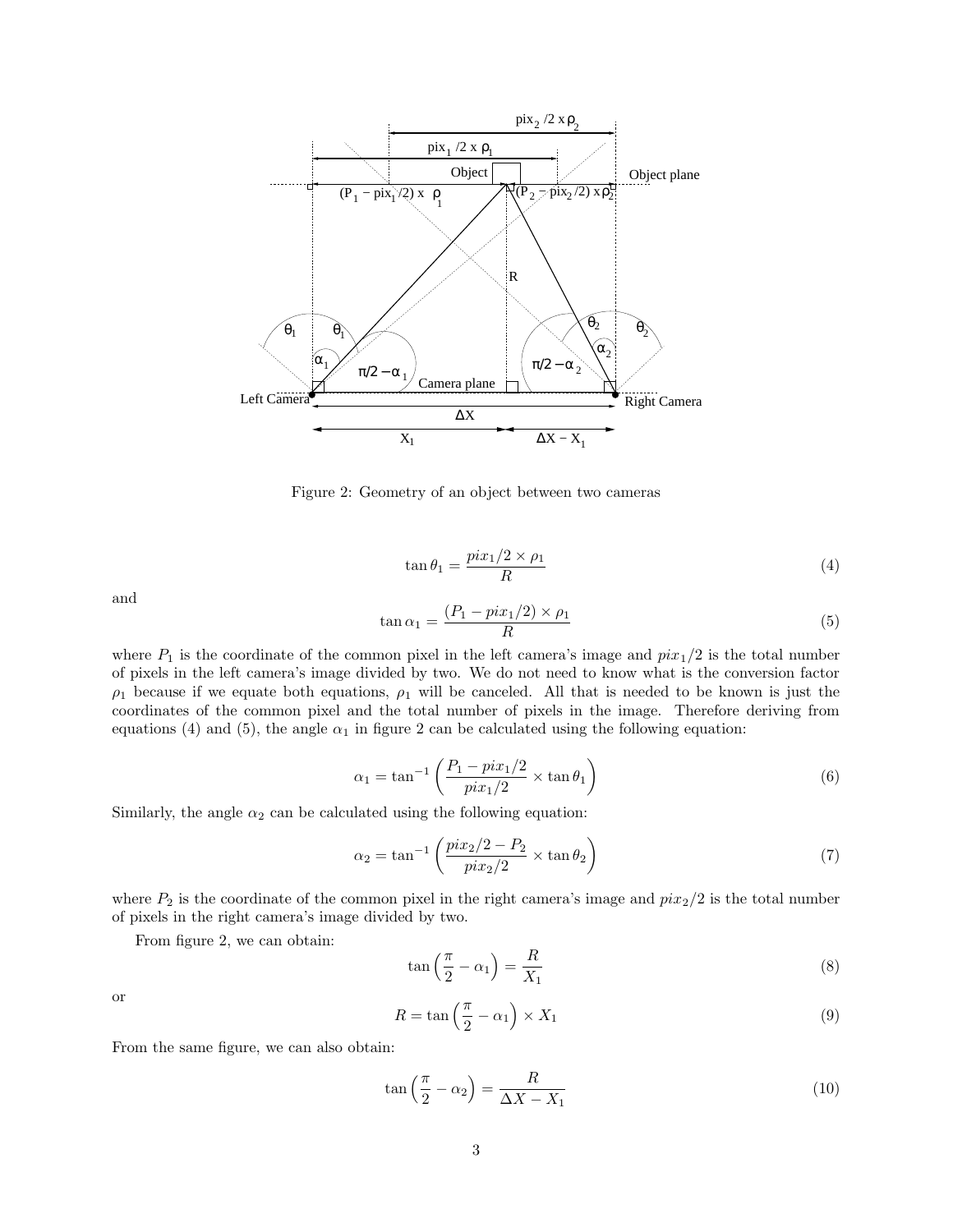where  $\Delta X$  is the distance between the two cameras. Substituting R in equation (10) with equation (9) yields:

$$
\tan\left(\frac{\pi}{2} - \alpha_2\right) = \frac{\tan\left(\frac{\pi}{2} - \alpha_1\right) \times X_1}{\Delta X - X_1} \tag{11}
$$

By solving for  $X_1$ , the equation becomes:

$$
X_1 = \frac{\tan\left(\frac{\pi}{2} - \alpha_2\right) \times \Delta X}{\tan\left(\frac{\pi}{2} - \alpha_1\right) + \tan\left(\frac{\pi}{2} - \alpha_2\right)}\tag{12}
$$

Therefore, substituting equation (12) back to equation (9) the distance from the camera plane to the object plane  $R$  can be obtained using the equation:

$$
R = \frac{\tan\left(\frac{\pi}{2} - \alpha_1\right) \times \tan\left(\frac{\pi}{2} - \alpha_2\right) \times \Delta X}{\tan\left(\frac{\pi}{2} - \alpha_1\right) + \tan\left(\frac{\pi}{2} - \alpha_2\right)}\tag{13}
$$

#### 3.2 Distance estimation for an object on the left or right of both cameras

Another case for the distance estimation is when the object is located on the left or right of both cameras. This condition happens when the common pixel's coordinates in the stereo pair images is located in the left or right half of both the left camera's and the right camera's images.



Figure 3: Geometry of an object on the left of both cameras

For an object in the left of both cameras, as described in figure 3, the angle  $\alpha_1$  can be calculated using the following equations:

$$
\alpha_1 = \tan^{-1}\left(\frac{pix_1/2 - P_1}{pix_1/2} \times \tan\theta_1\right) \tag{14}
$$

where  $P_1$  is the coordinate of the common pixel in the left camera's image and  $pix_1/2$  is the image's number of pixel divided by two. The angle  $\alpha_2$  can be calculated using equation (7). From figure 3 we can obtain the following equation:

$$
\beta = (\alpha_2 - \alpha_1) \tag{15}
$$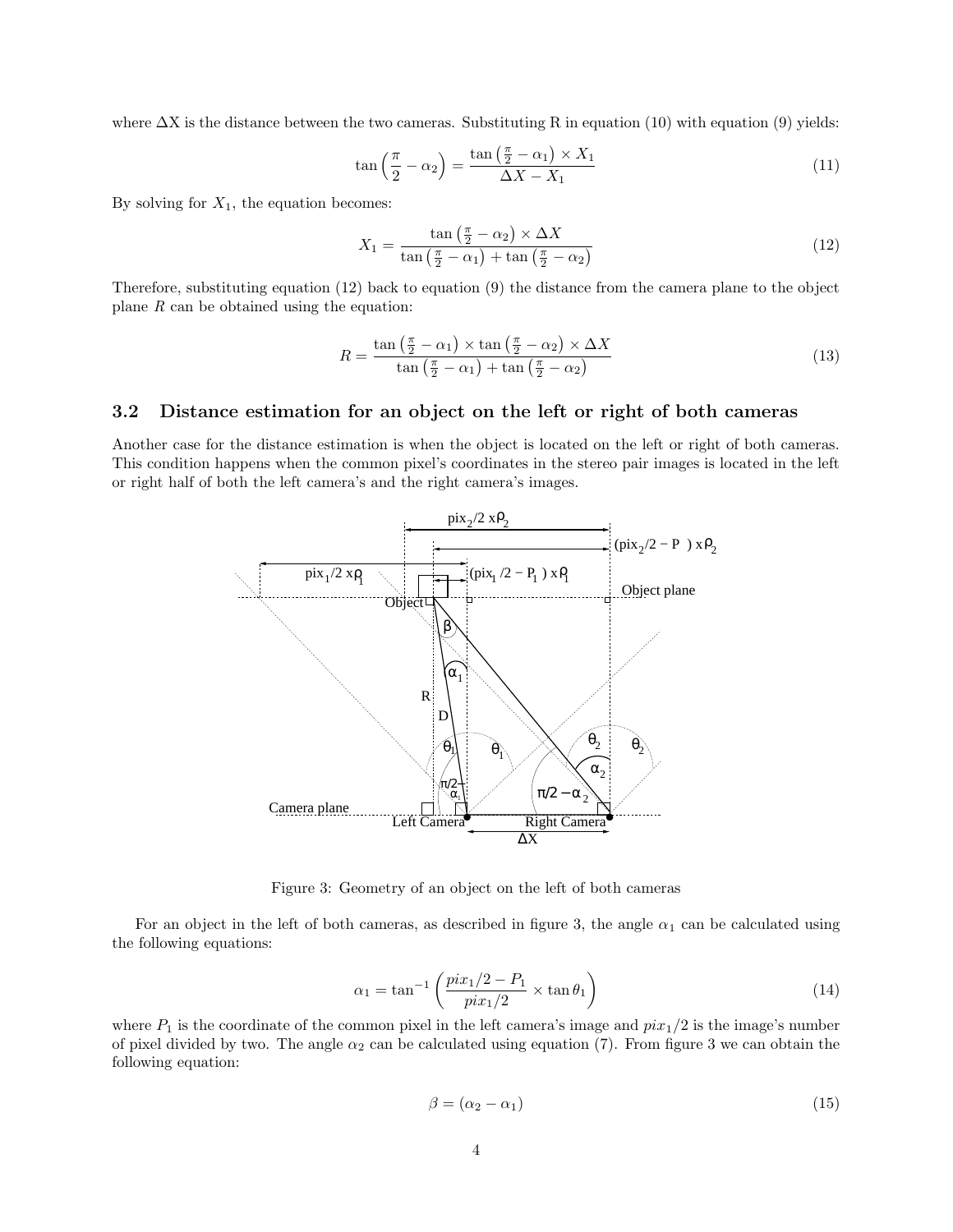and using the sine equality property, we can obtain the equation:

$$
\frac{D}{\sin\left(\frac{\pi}{2} - \alpha_2\right)} = \frac{\Delta X}{\sin\left(\alpha_2 - \alpha_1\right)}\tag{16}
$$

therefore, the distance from the left camera to the object,  $D$ , is:

$$
D = \frac{\Delta X \times \sin\left(\frac{\pi}{2} - \alpha_2\right)}{\sin\left(\alpha_2 - \alpha_1\right)}\tag{17}
$$

From figure 3 we can also obtain the equation

$$
R = D \times \sin\left(\frac{\pi}{2} - \alpha_1\right) \tag{18}
$$

Substituting D in equation(18) with equation (17), the distance from the camera plane to the object plane, R, can obtained using the equation:

$$
R = \frac{\sin\left(\frac{\pi}{2} - \alpha_1\right) \times \sin\left(\frac{\pi}{2} - \alpha_2\right) \times \Delta X}{\sin\left(\alpha_2 - \alpha_1\right)}\tag{19}
$$

Conversely, the distance from the camera plane to the object plane,  $R$ , when the object is located on the right of both cameras can obtained using the equation:

$$
R = \frac{\sin\left(\frac{\pi}{2} - \alpha_1\right) \times \sin\left(\frac{\pi}{2} - \alpha_2\right) \times \Delta X}{\sin\left(\alpha_1 - \alpha_2\right)}\tag{20}
$$

where  $\alpha_2$  can be obtained using the equation:

$$
\alpha_2 = \tan^{-1}\left(\frac{P_2 - \text{pix}/2}{\text{pix}/2} \times \tan \theta_2\right) \tag{21}
$$

and  $\alpha_1$  is obtained using equation (6). This condition happens when the common pixel's horizontal coordinates in the stereo pair images is located in the right half of both the left camera's and the right camera's images.

#### 3.3 Distance estimation for an object that is exactly in front of one of the cameras

When the object is in front of one of the cameras (i.e. the common pixel's horizontal coordinate in one of the stereo pair images is equal to the midpoint of the horizontal pixels), as shown in figure 4, the calculation for object plane distance becomes simpler. Using basic trigonometry, the distance can be found using the equation:

$$
R = \tan\left(\frac{\pi}{2} - \alpha_2\right) \times \Delta X \tag{22}
$$

where the angle  $\alpha_2$  can be calculated using equation (7). Conversely, the distance of the object plane from the camera plane when the object is exactly in front of the right camera can be calculated with the equation:

$$
R = \tan\left(\frac{\pi}{2} - \alpha_1\right) \times \Delta X \tag{23}
$$

where the angle  $\alpha_1$  can be calculated using equation (6).

#### 4 Conclusion

In this paper we have proposed a method to estimate the distance of an object from the camera plane that does not require equipments other than a pair of digital cameras, where their field stop diameters and focal lengths are known. Future works need to be done to find how accurate this method is and what its margin of error is.